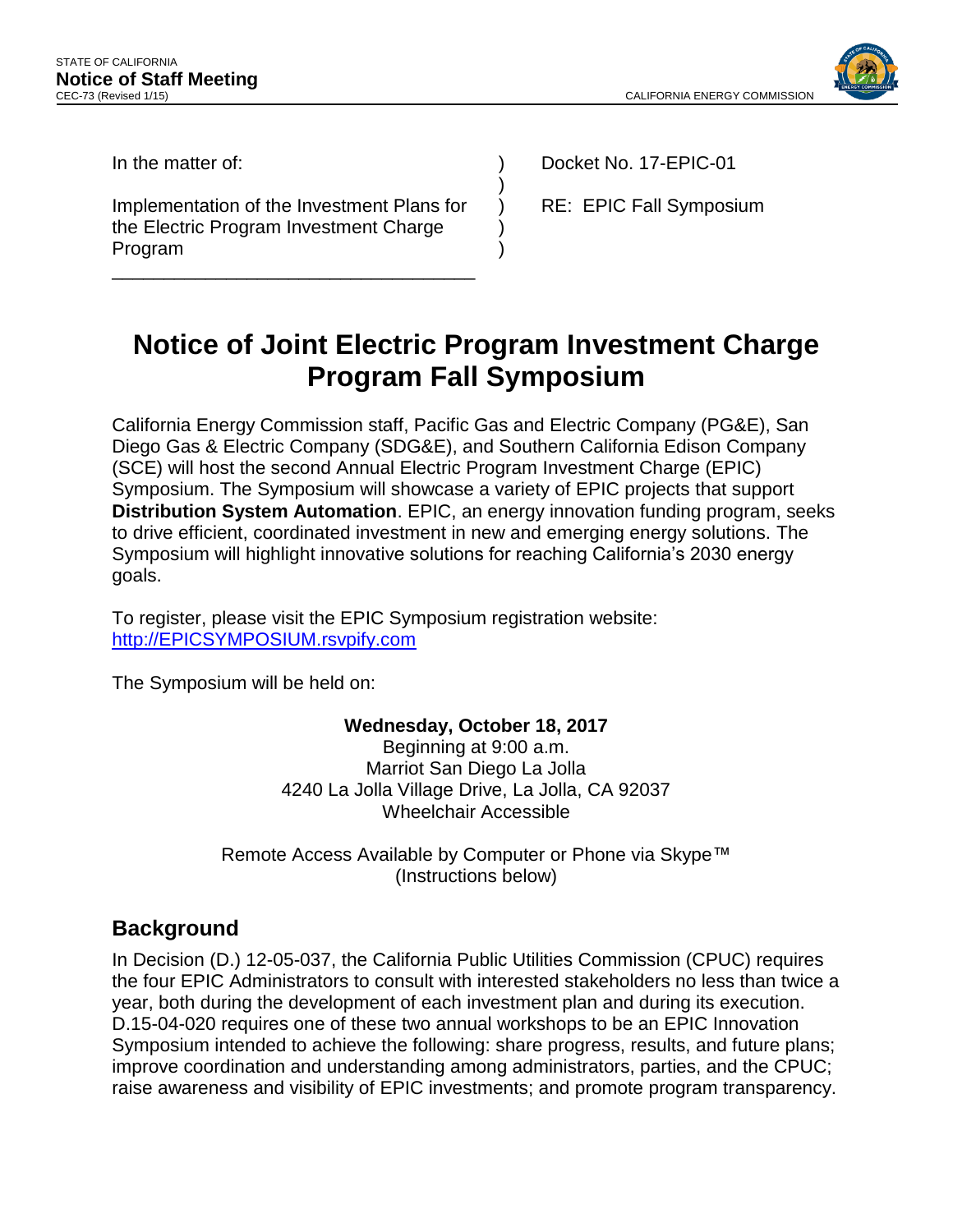D.12-05-037 (Ordering Paragraph 15) requires EPIC Administrators to provide notice of these biannual meetings to the parties on the service list of R.11-10-003 and any subsequent related proceedings.

## **Public Comment**

The public is invited to provide comments during the Symposium. Any comments may become part of the public record in this proceeding 17-EPIC-01.

## **Public Adviser and Other Commission Contacts**

The Energy Commission's Public Adviser's Office provides the public assistance in participating in Energy Commission proceedings. If you want information on how to participate in this forum, please contact the Public Adviser, Alana Mathews, at [PublicAdviser@energy.ca.gov](mailto:PublicAdviser@energy.ca.gov) or (916) 654-4489, or toll free at (800) 822-6228.

If you have a disability and require assistance to participate, please contact Poneh Jones at [Poneh.Jones@energy.ca.gov](mailto:Poneh.Jones@energy.ca.gov) or (916) 654-4425 at least five days in advance.

Media inquiries should be sent to the Media and Public Communications Office at [mediaoffice@energy.ca.gov](mailto:mediaoffice@energy.ca.gov) or (916) 654-4989.

If you have questions on the subject matter of this meeting, please contact Fernando Piña, [Fernando.Pina@energy.ca.gov](mailto:Fernando.Pina@energy.ca.gov) or (916) 327-2388.

### **Remote Attendance**

You may participate in this meeting through Skype™. Presentations will appear on your computer screen, and you may listen to audio via your computer or telephone. Please be aware that the meeting may be recorded.

### **To join a meeting:**

VIA COMPUTER: Go to the email provided to you by the 2017 EPIC Fall Symposium website. Upon registration all guest receive a Skype link provided to their registered email. Click the "Join Skype Link" found in your email, and use the provided access code or conference ID: **37342017** from your computer.

When prompted, enter your name and information to proceed to the Skype™ meeting page.

VIA TELEPHONE ONLY (no visual presentation): Call **(619) 676-9998**. When prompted, enter the unique meeting access code: **37342017** 

If you have difficulty joining the meeting, please see the Skype™ Technical Support website at: [https://www.skype.com/en/.](https://www.skype.com/en/)